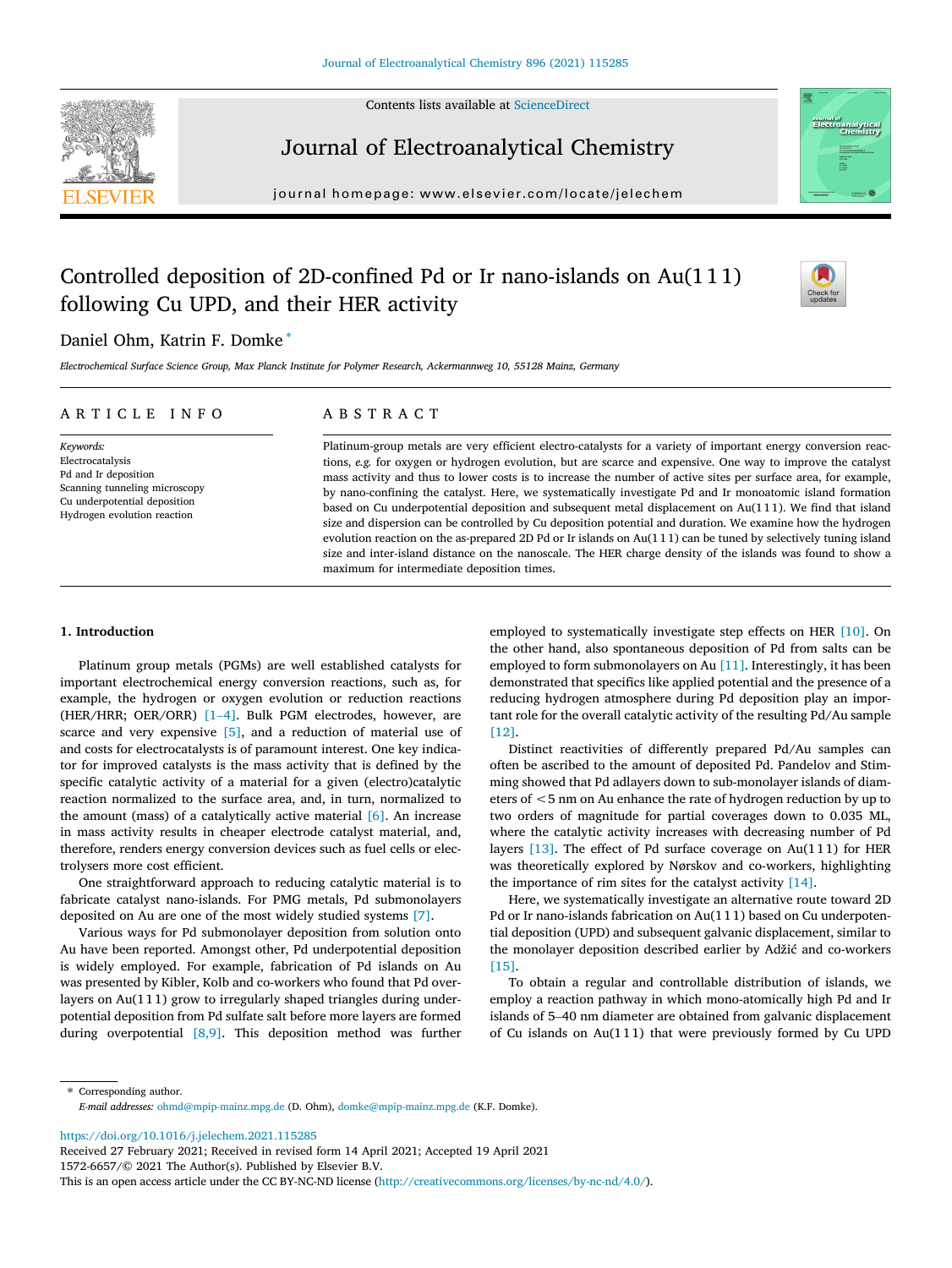

Fig. 1. Schematic depiction of the controlled Pd or Ir island fabrication on Au(111) and subsequent evaluation of the HER activity. U: electrode potential; t: deposition time; Cu UPD: Cu underpotential deposition; STM: scanning tunnelling microscopy; CV: cyclic voltammetry.

(Fig. 1). Cu UPD is a well-established technique that allows to deposit Cu sub-monolayers at underpotential on bulk metal electrodes (Fig. 1). Cu UPD is a well-established technique that allows to deposit Cu sub-monolayers at underpotential on bulk metal electrodes [\[16](#page-6-0)–[20\].](#page-6-0) We show that the Pd or Ir island size and inter-island distance can be selectively tuned by the choice of Cu UPD potential and duration. The resulting Au/Pd or Au/Ir catalyst surfaces are evaluated with respect to their HER activity.

The primary advantage of the proposed two-step method compared to other deposition approaches is the separation of the island formation via Cu UPD and the subsequent deposition of the target metal via galvanic displacement. The proposed route allows to control the island deposition through the well-established Cu UPD process and then to replace the Cu islands by, in principle, any other more noble metal without the need to develop suitable deposition methods for each metal.

#### 2. Experimental section

#### 2.1. Chemicals and glassware

All solutions were prepared with Milli-Q water (Millipore, 18.2 MΩ, 3 ppb TOC) and 96%  $H<sub>2</sub>SO<sub>4</sub>$  (Suprapur, Merck). The electrolyte for Cu UPD was prepared from copper(II) pentahydrate (Merck). Palladium chloride (99%, Merck) and hydrogen hexachloroiridate(IV) hydrate (99.8% trace metals basis, Merck) were used as solutions in HCl for the galvanic metal displacement. Before each experiment, the working solution was purged with Ar (6.0 Westfalen) for 15 min. During the experiment, an Ar flow was kept above the solution. Glassware and Teflon parts for electrochemical measurements were cleaned by boiling them in  $40\%$  HNO<sub>3</sub> followed by three cycles of rinsing with and boiling in Milli-Q water.

#### 2.2. Gold thin films

Au thin films were prepared by thermal evaporation of Au beads (4 N) onto cleaned N-LaSF9 glass slides covered with a 5–10 nm thick chrome layer. The evaporation was performed using an Edwards FL 400 evaporator at a pressure of  $< 5 \times 10^{-6}$  mbar and an evaporation rate of 0.05 nm s<sup>-1</sup> to reach a gold thickness of 150 nm–200 nm.

Au/Cr/glass slides were cleaned by immersing them for 2 min in 40% nitric acid at room temperature and subsequent rinsing with Milli-Q water. The slides were flame-annealed to red glowing color in the oxidation zone of a Bunsen burner flame for 5 min. It was taken care that the Au layer was not damaged during the annealing by letting the surface cool down outside the flame after it started glowing. This procedure was repeated multiple times during the 5 min overall annealing time. After the annealing, the sample was thoroughly rinsed with Milli-Q water. Directly after annealing and rinsing the sample, a gold wire (Merck, diameter: 0.5 mm, 99.997% trace metal basis) for contacting the sample was attached to the surface using Teflon tape (Hightech-flon, thickness: 0.13 mm, hole diameter: 6 mm). The Teflon tape was cut so th contacting the sample was attached to the surface using Teflon tape (Hightech-flon, thickness: 0.13 mm, hole diameter: 6 mm). The Teflon boundaries, far enough that the two sides of the tape stick together. A hole with a diameter of 6 mm was stamped into the tape to expose a well-defined surface area to the electrolyte solution. The Au samples were used in the electrochemical cell directly after preparation.

### 2.3. Cyclic voltammetry

Cyclic voltammetry (CV) measurements were performed using a Metrohm Autolab PGSTAT30 Potentiostat with a Metrohm Autolab Differential Electrometer Amplifier attached. NOVA (Version 2.1, Windows 7) was used as software for the electrochemical measurements. For the CV experiments, a three-electrode setup with a Au-wire counter electrode, a H<sub>2</sub>-loaded Pd reference electrode and the Au-sample working electrode were used. The Pd wire (0.5 mm diameter, MaTecK, 99.95% metals basis) was filled with  $H_2$  by immersing it into 0.1 M ter electrode, a H<sub>2</sub>-loaded Pd reference electrode and the Au-sample working electrode were used. The Pd wire (0.5 mm diameter, MaTecK, 99.95% metals basis) was filled with H<sub>2</sub> by immersing it into 0.1 M H<sub>2</sub>SO<sub>4</sub> and a electrode until the hydrogen evolution corresponded roughly to the oxygen gas bubble evolution. The potentials were converted and are reported in this study versus the standard hydrogen electrode (SHE). The electrochemical measurements were performed in self-designed glass cells with 50 mL cell volume. 0.1 M  $H<sub>2</sub>SO<sub>4</sub>$  was used as electrolyte for all reported experiments in which Pd or Ir island samples were used.

#### 2.4. Cu underpotential deposition

A freshly prepared 1 mM solution of CuSO<sub>4</sub> in 0.1 M  $H<sub>2</sub>SO<sub>4</sub>$  was used as electrolyte for Cu UPD. All Cu UPD experiments were performed according to the same experimental procedure with varying the deposition potential and/or deposition time as described in the following. After bubbling Ar through the electrolyte for 10 min, the electrolyte solution was blanketed with Ar. Cu UPD was performed by applying a start potential of 0.5 V vs  $Cu/Cu^{2+}$  to the electrode and holding it for 15 s to let the system reach equilibrium. Then the potential was set to the target potential of 0.12 V or 0.15 V vs  $Cu/Cu^{2+}$  and held for the indicated duration before switching to open circuit potential. The cell was shut off, and the working electrode was removed and briefly rinsed in Milli-Q water.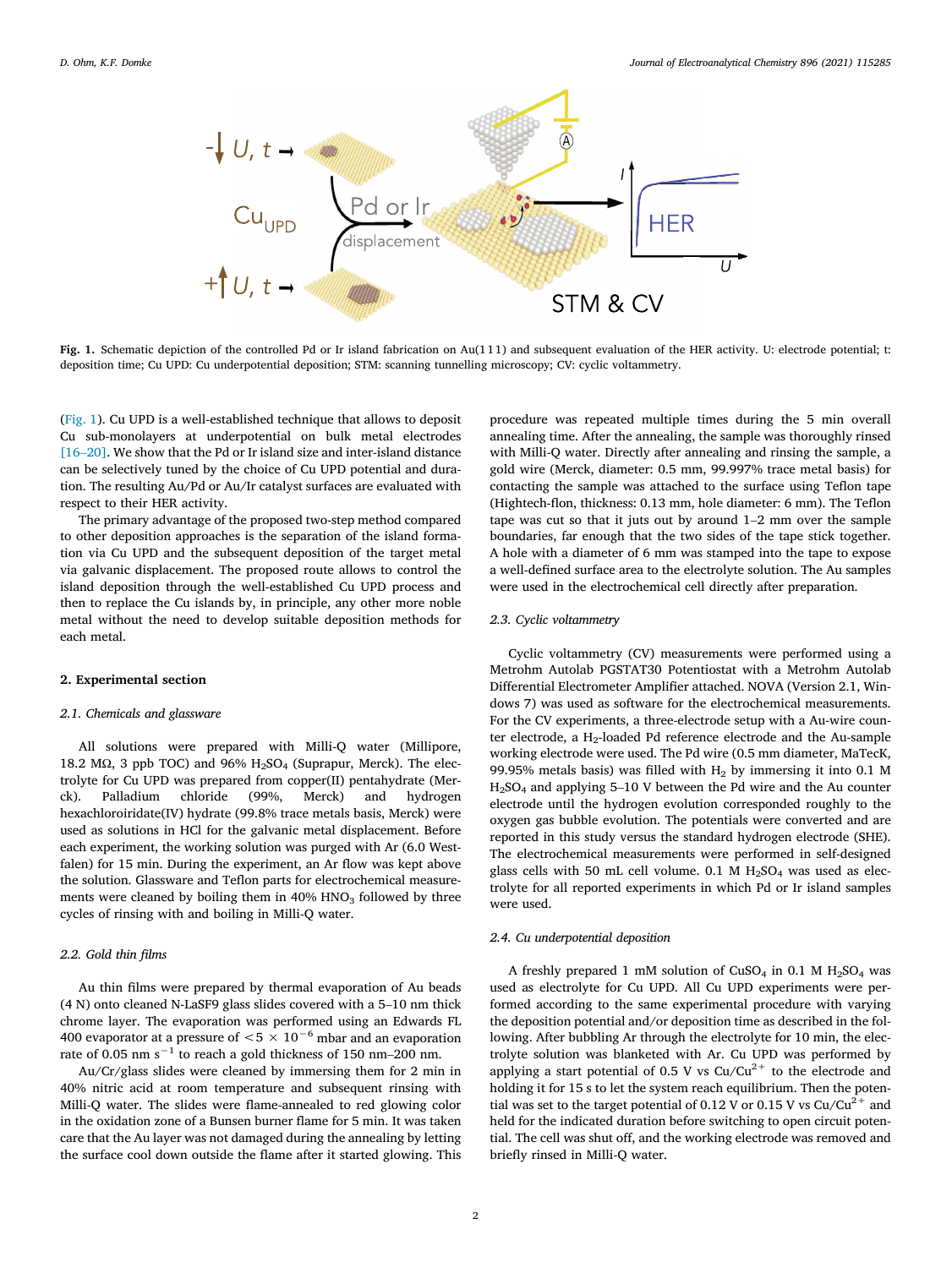#### <span id="page-2-0"></span>2.5. PGM galvanic displacement

10 mM aqueous solutions of palladium(II) chloride or hydrogen hexachloroiridate(IV) hydrate were used for galvanic metal displacement. After Cu UPD, the samples were rinsed in Milli-Q water and directly immersed into the metal salt solution (either Pd or Ir containing) for 10 s and subsequently carefully rinsed with Milli-Q water.

#### 2.6. Tafel plots

Tafel plots were derived from polarization curves in the potential range from −0.2 V to 0.2 V vs SHE recorded at a sweep rate of  $25$  mV/s versus a H<sub>2</sub>-loaded Pd pseudo reference electrode. The linear regime of log|j| vs overpotential was plotted and linearly fitted to obtain the HER onset potential (Tafel constant) and the Tafel slope.

### 3. Results and discussion

## 3.1. Pd and Ir island fabrication – the influence of Cu UPD potential and duration

Cu UPD is a very well known process. Former studies have shown that the amount of charge needed to deposit one full monolayer (ML) of Cu onto Au(111) lies between 0.35 [21] and 0.46 [22] mC/cm<sup>2</sup>. The Cu UPD cyclic voltammogram (CV) shows two sharp adsorption peaks at 550 mV and 370– of Cu onto Au(111) lies between 0.35 [\[21\]](#page-6-0) and 0.46 [\[22\]](#page-6-0) mC/cm<sup>2</sup>. The Cu UPD cyclic voltammogram (CV) shows two sharp adsorption (Fig. 2a, inset). At potentials lower than 320 mV, the bulk deposition of Cu starts. Early LEED measurements have shown a  $(\sqrt{3} \times \sqrt{3})$ R30 structure of the overlayer inbetween the two adsorption peaks [\[23\]](#page-6-0). It is also known that the presence of anions plays a role in Cu UPD. CV measurements in perchloric acid showed only one broad deposition peak before bulk deposition starts [\[24\]](#page-6-0). Cu UPD nucleation and growth follows a 2D nucleation and growth process limited by a lattice incorporation process (2D-LI). Nucleation rate and number density of active sites of the Cu UPD are both potential dependent [\[25\]](#page-6-0). While the Cu UPD process has been extensively studied for years incorporation process (2D-LI). Nucleation rate and number density of active sites of the Cu UPD are both potential dependent [25]. While the Cu UPD process has been extensively studied for years [\[21](#page-6-0)–[24,26\]](#page-6-0), a systematic ap of controlled size and surface dispersion is still lacking. Fig. 2a shows a typical current/time (I/t) trace recorded during Cu UPD at 0.44 V vs SHE and the CV of the Cu deposition and dissolution processes in the cathodic and anodic scans, respectively (Fig. 2a, inset). The exponential decay of the current density with time indicates that the deposition process is not merely diffusion controlled [\[27\]](#page-6-0). For a deposition process following nucleation and growth law, the current density would go through a minimum followed by a local maximum [\[28\].](#page-6-0)

Fig. 2b displays the correlation between Cu deposition duration and resulting Cu surface coverage for two different deposition potentials of 0.44 V (gray) and 0.47 V (black) vs SHE, respectively. The deposition potentials were chosen to lie within a potential range where, according to literature, the first third of a ML of Cu is deposited onto the gold surface [\[29,30\]](#page-6-0). The results show that the surface coverage as obtained from the CV current depends strongly on both, deposition potential and deposition duration. At 0.47 V vs SHE, the surface coverage increases linearly with short deposition duration of up to 6 s, ranging from 0.24 ML at 3 s to 0.28 ML at 6 s. For deposition durations longer than 6 s, the curve flattens out and reaches 0.32 ML at 16 s deposition duration. For a higher deposition potential of 0.47 V vs SHE, the curve is shifted to slightly longer durations, *i.e.* the surface coverage at same deposition duration is smaller for higher deposition potentials than for lower potentials. The small difference in deposition potential of 40 mV leads to a notable difference of about 0.04 up to 0.06 ML in surface coverage for the same deposition duration. For a deposition duration of 3 s, the surface coverage at lower potential of 0.44 V vs SHE increases by 25% compared to a higher deposition potential of 0.47 V vs SHE.

The data show that the deposition potential has a larger influence on the resulting Cu surface coverage than the deposition duration. To reach a coverage of more than 0.30 ML up to the maximum coverage of 0.33 ML at a deposition potential of 0.44 V vs SHE, a long deposition duration of more than 10 s is needed, whereas 0.30 ML can be reached after 3 s at lower deposition potentials of 0.44 V vs SHE. This result can be understood in terms of the exponential behaviour of the current density vs time trace during the deposition (Fig. 2a). Apparently, a more negative deposition potential leads to a higher initial current density. With time, the current density decreases exponentially and is only about 25% of the initial one after a deposition duration of 1 s. At later times, the increase in current density levels off. For a deposition potential of 0.47 V vs SHE, the current density after 1 s deposition duration has decreased from initially 492  $\mu$ A/cm<sup>2</sup> to 6  $\mu$ A/cm<sup>2</sup>. As such, the deposition duration > 1 s can be employed to fine-tune the amount of Cu deposited onto the Au surface. At longer times of around 10 s (0.44 V vs SHE) to 15 s (0.47 V SHE), the surface coverage approaches the maximum of one third of a full Cu monolayer, as typically expected and achieved for deposition potentials above 0.35 V vs SHE [\[29,30\]](#page-6-0). To reach a higher surface coverage than 0.33 ML, a further decrease in deposition potential is required because increasing the deposition time does not lead to higher coverage as can be derived from the CV of Cu UPD on Au(1 1 1) (inset Fig. 2a) [\[31\].](#page-6-0) In general, the lower the deposition potential, the faster a surface coverage of 0.33 ML can be reached. Note that rinsing the Cu UPD samples



Fig. 2. (a) Current density versus time trace recorded during Cu UPD on Au(1 1 1). Deposition potential: 0.44 V (grey) and 0.47 (black) vs SHE, 6 s deposition time. Prior to deposition, the immersion potential of 0.72 V vs SHE was held for 23.5 s. Inset shows the CV of a Cu UPD. Vertical black and grey lines indicate 0.44 and 0.47 V vs SHE deposition potentials, respectively. (b) Surface coverage as obtained from CV current as a function of deposition duration and deposition potential.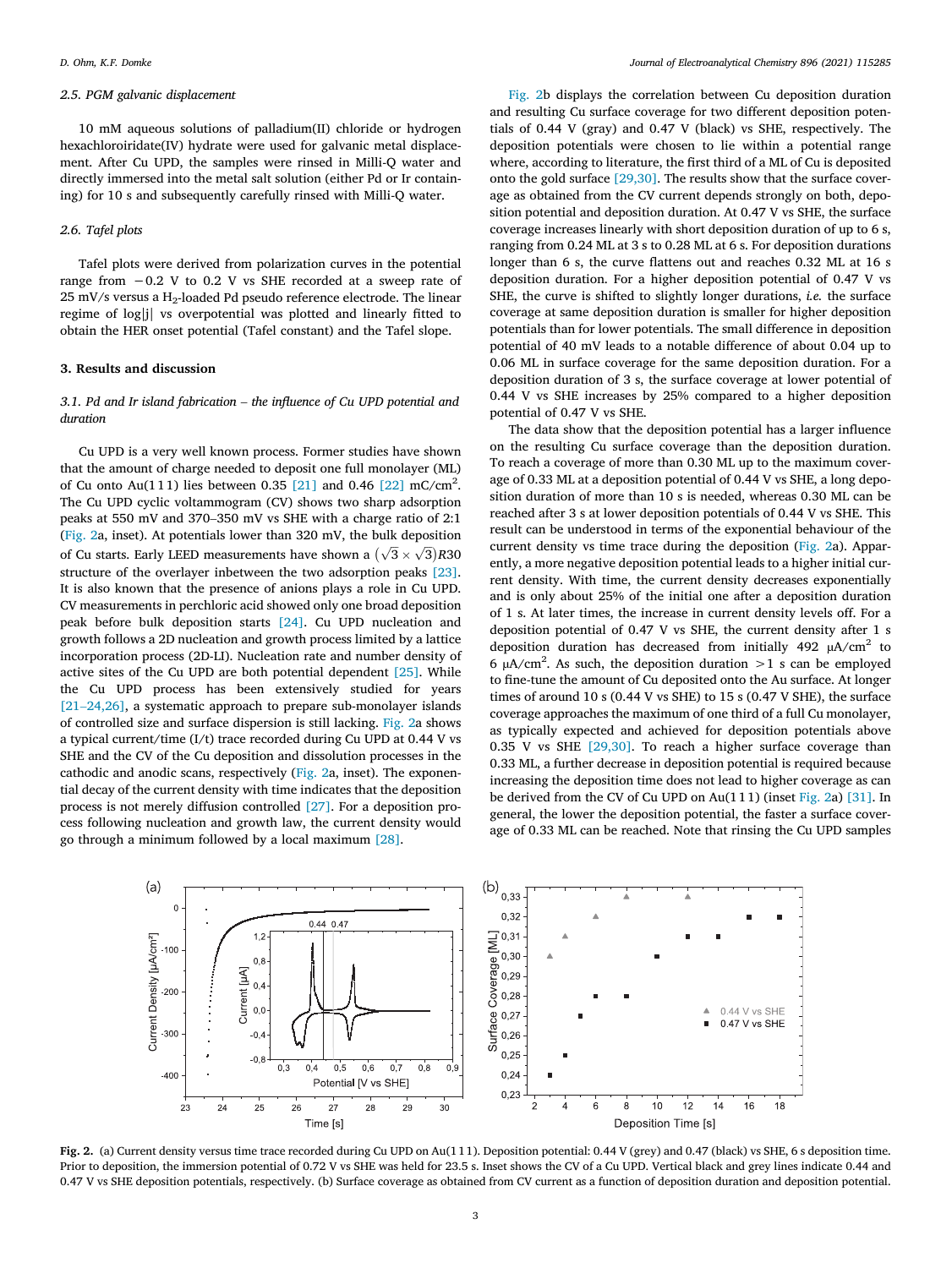with non-deaerated MilliQ water does not have any effect on the resulting Cu island size and shape according to STM imaging or on the metal displacement OCP (Supplementary Information, with non-deaerated MilliQ water does not have any effect on the resulting Cu island size and shape according to STM imaging or on the metal displacement OCP (Supplementary Information, Figs. S1–13), ruling out that the sam

Fig. 3a shows a typical STM image of the surface after Pd displacement. Further STM image examples for clean Au(1 1 1), Pd/Au(11 1) Figs.  $S1-13$ ), ruling out that the sample processing affects the results.<br>Fig. 3a shows a typical STM image of the surface after Pd displace-<br>ment. Further STM image examples for clean Au(111), Pd/Au(111)<br>and Ir/Au(111) are discernible on large terraces and at monoatomic step edges of the Au $(111)$  substrate that are mostly of 0.33 nm height, close to the Pd atomic diameter of 0.34 nm. Similar images were obtained for Ir displacement, displaying a slightly larger island height of 0.37 nm as expected for an Ir atomic diameter of 0.36 nm (Fig. S15). The presence of Pd or Ir and the absence of Cu after galvanic displacement was further 0.37 nm as expected for an Ir atomic diameter of 0.36 nm (Fig. S15). The presence of Pd or Ir and the absence of Cu after gal-For some Pd samples (albeit not for Ir ones), we observe also regions of apparent smaller height of ca. 0.1 nm. We speculate that the flatter islands might be Pd that is partially oxidized [\[32\]](#page-6-0) under the given sample preparation conditions where air contact cannot be avoided, resulting in a lower tunneling current and thus apparent lower island height.

Note that while the CVs [\(Fig. 2b](#page-2-0)) indicate a Cu coverage between 0.24% and 0.33% for all experiments, the coverage data extracted from the STM images (SI Table S1) exhibit a wide range from less than 5% to 65%, thus reaching values much larger than the theoretical maximum of 33%. The large variation in STM coverage values indicates that this value strongly depends on the spot where the STM image was taken and does not capture site-to-site differences in surface coverage that could be significant. While the STM images show a qualitative trend for island size and inter-island spacing, they do not allow us to quantify the efficiency of the metal displacement.

Fig. 3b gives an overview of the correlation of average Pd island diameter as obtained from STM image analysis with the Cu UPD deposition potential and duration. At a deposition potential of 0.44 V vs SHE, the average island diameter increases with increasing deposition duration from 2 nm  $\pm$  0.6 nm at 3 s to 3 nm  $\pm$  0.5 nm at 6 s. At the higher deposition potential of 0.47 V vs SHE, the average Pd island size increases from 5 nm  $\pm$  1 nm at 3 s to 15.4 nm  $\pm$  3 nm at 12 s (with an outlier sample at 14 nm  $\pm$  4 nm at 6 s). The slope of the island-size increase is larger for a deposition potential of 0.47 V vs SHE than for 0.44 V vs SHE. Note that the height of the islands does not change with deposition duration; the sub-monolayer Cu UPD is always replaced by mono-atomically high Pd or Ir islands. The average Ir island size resulting from Cu deposition at 0.47 V vs SHE increases with increasing deposition duration from 10 nm  $\pm$  2 nm to a maximum of 31 nm  $\pm$  8 nm after 9 s and drops down to 13 nm  $\pm$  4 nm after 12 s of Cu UPD, and is thus larger than the corresponding Pd islands. It is known that Pd and Au interact strongly, sometimes forming a (subsurface) alloy, while Ir is essentially not miscible with Au [\[33\].](#page-6-0) As such, Ir can be expected to possess a higher mobility on Au compared to Pd, which would favor the ad-atom growth into relatively larger islands. It would be exciting to study the island evolution by STM also on the atomic scale, ideally even at video rate. Such experiments, however, lie outside our current setup capabilities.

The results of the STM image analysis of Pd or Ir islands after Cu UPD displacement show that the average island size is larger for deposition at more positive potentials. This indicates that the deposition potential plays a role in the process of island formation. A lower deposition potential allows more nuclei to form than a more positive potential. Palomar-Pardavé et al. have shown that lower overpotentials require more Cu atoms to form a stable nucleus compared to higher overpotentials [\[25\]](#page-6-0). As such, a higher overpotential leads to a larger number of nuclei and, subsequently, of islands on the surface. In the growth phase following nucleation, the current density decays equally for both, high and low deposition potentials, following a  $t^{-1/2}$  law (Fig. S35), i.e. the islands always grow in a way that is diffusion limited by the mass transport of Cu ions to the electrode. This observation is in accordance with results by Schmidt et al. [\[34\]](#page-6-0). In case of more negative deposition potentials where more islands form during nucleation, the islands, on average, grow smaller compared to more positive deposition potentials because of diffusion limitations while the total amount of Cu deposited after the nucleation is the same for both potentials.

The average inter-island distance also depends on the Cu UPD potential (SI Table S1). At a more negative deposition potential, more nuclei form, which leads to a distance between the islands that is smaller on average compared to the distances resulting from more positive deposition potentials. Pd islands resulting from Cu UPD with 6 s deposition duration at 0.47 V have an average inter-island spacing of 4.8 nm ± 3.5 nm whereas the same deposition duration at 0.44 V results in an inter-island spacing of only 1.5 nm  $\pm$  1.1 nm. The average inter-island spacing of Ir islands prepared under the same deposition conditions  $(0.47 \text{ V}, 6 \text{ s})$  as Pd islands is found to be 12.1 nm  $\pm$  6.8 nm and thus significantly larger than for Pd.<br>These observations are in line with the results from complementary open circuit potential (OC 12.1 nm  $\pm$  6.8 nm and thus significantly larger than for Pd.

These observations are in line with the results from complementary recorded during Pd galvanic displacement are affected by both, deposition potential and time, i.e. the Cu UPD coverage. A lower deposition potential and longer time, i.e. larger Cu islands, result in a ca. 12% relative larger OCP. No significant differences (<1%) were observed for Ir displacement.

Interestingly, the resulting Ir islands appear to be less uniform in their size distribution than the Pd islands with a standard deviation that is about twice as high as for  $Pd/Au(111)$ . This observation can



Fig. 3. (a) Example STM image of Au(1 1 1) surface after Pd displacement of Cu UPD (10 s UPD duration at 0.47 V vs SHE). (b) Correlation between the average size of Pd islands as obtained from STM image analysis and deposition duration of Cu UPD at different deposition potentials.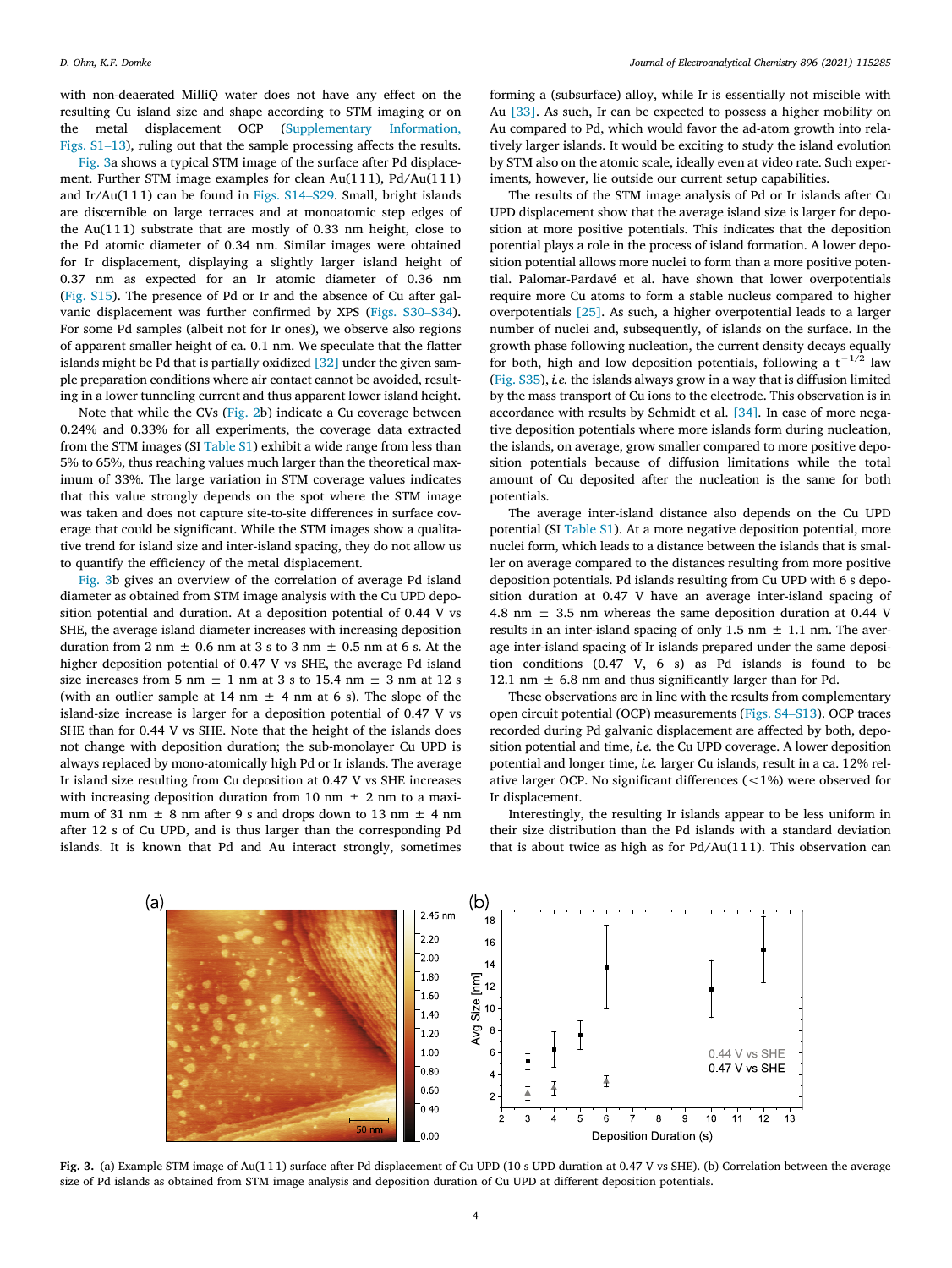<span id="page-4-0"></span>

Fig. 4. a) HER activity of Pd and Ir 2D-confined islands as a function of Cu UPD deposition duration at 0.47 V vs SHE Cu UPD potential. b) Tafel slope as a function of deposition duration. c) Maximum HER charge density per cycle for Pd (black) and Ir (gray) islands recorded over 50 cycles.

be explained by considering the metal displacement reactions for the two metals as detailed below. The Pd displacement reaction employs a bivalent Pd salt ( $H_2PdCl_4$ ) with an electron ratio to Cu of 1:1 when exchanged with  $Cu^{2+}$ :

$$
H_2 P d^I C l_4 + C u^0 \to P d^0_{(s)} + 4 C l^- + 2 H^+ + C u^{2+}_{(aq)} \tag{1}
$$

Ir, however, is used in form of its hydrochloride  $(H<sub>2</sub>IrCl<sub>6</sub>)$ , containing an Ir atom with a charge of  $+4$ , *i.e.* two Cu atoms have to be oxidized for one Ir ion to be reduced according to the redox reaction:

$$
H_2 Ir^{IV}Cl_6 + 2Cu^0 \rightarrow Ir^0_{(s)} + 6Cl^- + 2H^+ + 2Cu^{2+}_{(aq)} \tag{2}
$$

Consequently, Ir islands are separated into smaller agglomerations during the displacement process. Adatom diffusion can thus lead to differently sized islands with different inter-island distances, resulting in less uniform island formation compared to Pd islands on Au(1 1 1) that directly replace Cu UPD islands.

## 3.2. Effect of Cu UPD deposition duration, i.e. catalyst island size and distribution, on the HER activity

We evaluate the 2D islands with respect to their ability to catalyze the HER by analysing the transferred charge during the HER, the onset potential of the HER, i.e. the overpotential or cost of HER, and the Tafel slopes of the individual samples. A mass-activity optimized electro-catalyst surface should have largest possible current densities at low overpotentials with the least possible material employed. A Au (1 1 1) sample was used as reference sample. The samples were measured in a potential range from −0.2 V to 0.5 V vs SHE. HER onset potentials were obtained from CV measurements at scan rates of 25 mV/s to reduce the influence of diffusion limitation (Fig. S36).

The HER onset potential for the pristine a  $Au(111)$  surface was determined to be −0.13 V vs SHE under the given experimental conditions, about 110 mV more negative (or larger overpotential) than the value of −0.02 V vs SHE as observed at a rotating disc electrode [\[35,36\].](#page-6-0) The charge density obtained by integration between  $-0.13$  V and  $-0.2$  V vs SHE was found to be 1.67 µC/cm<sup>2</sup>. The HER onset for catalyst islands on Au(111) was found to be  $-0.06$  V vs SHE and −0.10 V vs SHE for Pd and Ir, respectively, independent of the island size. This finding shows that the overpotential for HER is independent of island size and inter-island spacing and only material dependent under the given conditions. The shift of  $+70$  mV for the HER onset of Pd and of  $+30$  mV on Ir/Au(111) compared to the one on Au(1 1 1) is in qualitative accordance with previous studies that report a more positive HER onset potential for Pd than for Ir (than for Au) [\[36\]](#page-6-0).

A dependence of HER kinetics on the employed metal was found already in 1936 by Butler [\[37\]](#page-6-0) and later explained by Trassati who related the exchange current density of the HER to the bond strength between adsorbed H atoms  $(H_{ads})$  and catalyst metal in volcano plots [\[38,39\].](#page-6-0) The bond strength of Au-H<sub>ads</sub> is too weak and the one of Ir- $H_{ads}$  is too high for efficient HER catalysis; Pd exhibits a  $H_{ads}$  strength suitable for HER.

We find that the charge density of the HER strongly depends on the Cu UPD conditions and thus on the related 2D properties of the catalyst islands. Fig. 4a shows the correlation between HER charge density and Cu UPD deposition time at 0.47 V vs SHE for Pd/Au(11 1) (black) and Ir/Au(1 1 1) (gray) 2D catalyst surfaces. The HER charge increases for both, Pd and Ir islands up to a Cu UPD deposition time of 12 s and 10 s, corresponding to Pd and Ir islands of ca. 15 and 13 nm diameter and average inter-island distances of 5 and 10 nm, respectively. Here, maximum HER charge densities of 48  $\mu$ C/cm<sup>2</sup> for Pd and 33  $\mu$ C/cm<sup>2</sup> for Ir were obtained. For the highest ad-metal surface coverage of 0.32 ML (18 s and 14 s Cu UPD deposition duration at 0.47 V vs SHE for Pd and Ir islands, respectively), the HER activity drops again to reach charge densities of 33  $\mu$ C/cm<sup>2</sup> for Pd and 14  $\mu$ C/cm<sup>2</sup> for Ir islands. The data point at 10 s clearly is an outlier that is most likely caused by an unsuccessful Cu UPD as also indicated by the Tafel result (SI Fig. S37) that shows a significantly higher slope as expected for bare Au(111).

The decrease of HER activity for larger deposition times can be explained by a merging of the islands and thus a reduction of active bare Au(111).<br>The decrease of HER activity for larger deposition times can be<br>explained by a merging of the islands and thus a reduction of active<br>sites with time (cf. STM images in Figs. S20–S26). A similar effect was reported before for Pd overlayers on Au(1 1 1) directly deposited from solution [\[9,11\]](#page-6-0). It has been repeatedly suggested that the primarily active sites of catalysts are defect sites such as step edge or kink sites [\[10,40,41\]](#page-6-0). A detailed theoretical study on HER on submonolayer Pd/Au(11 1) by Björketun et al. predicted a similar maximum HER exchange current density at intermediate Pd surface coverages, with hydrogen adsorption energies occurring at the rim of the Pd islands [\[14\].](#page-6-0) Note that the potential of zero charge of Pd has been found to be located at ca. 0.25 V vs RHE, independent of the Pd submonolayer coverage on Au(111)  $[42]$ . In our case, for short deposition times, the number of active edge sites increases as the circumference of the deposited islands grows. Apparently, with further island growth, the ad-atom diffusion path drops below a critical length that facilitates merging of islands. Island merging leads to a decrease in the number of catalytically active edge sites (at the Pd- or Ir-Au island rim) even when the overall catalyst surface coverage is increasing, and as a result, the HER activity drops.

Pd samples prepared at 0.44 V vs SHE Cu UPD potential up to 6 s deposition duration (maximum UPD coverage) led essentially always to approximate island sizes of 3 nm and inter-island distances of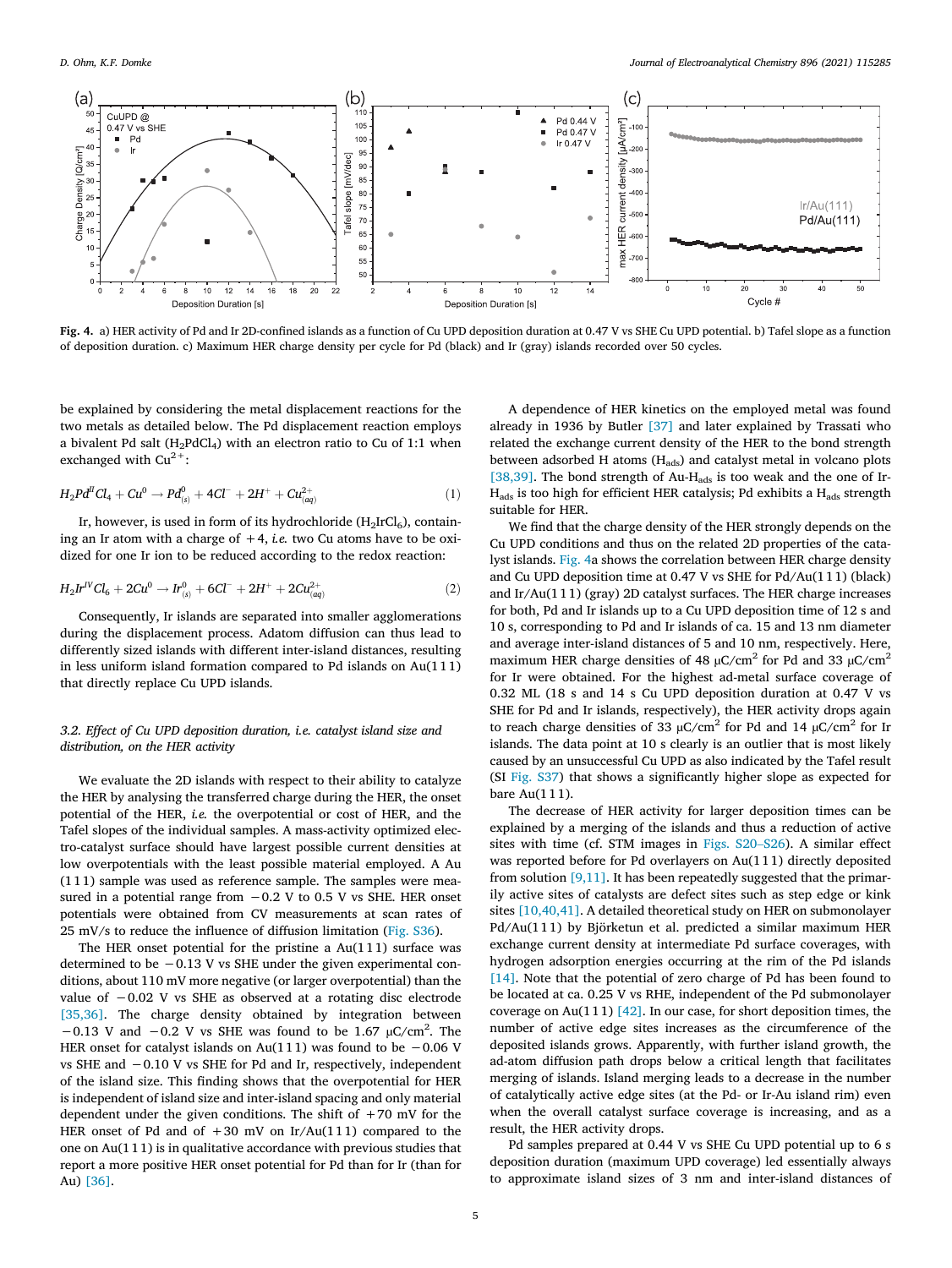2 nm, the smallest 2D confinement values investigated here. These fabrication conditions thus provided the highest average number of reactive edge sites for the given amount of Pd deposited and therefore the highest HER activities observed in this study between ca. 80 and 190  $\mu$ C/cm<sup>2</sup> (Fig. S38). The HER activity should be a function of the total number of active sites of any given sample. Plotting the absolute boundary lengths as estimated from the STM images versus deposition time, we find a steady increase in rim length, with exception of the 5 s value, that correlates very well with the increase in HER activity (SI Fig. S39). The exceptional high density of small Pd islands in the 5 s deposition image might be explained by the fact that we are imaging close to a bunch of steps where Pd deposition might be favoured, in contrast to the other images recorded on wide terraces [\[43,44\].](#page-6-0) Note that the island edge length only gives a crude approximation of the number of active sites as it does not include defect or kink sites in/on the catalyst islands.

Comparing the Pd islands resulting from Cu UPD of 6 s at 0.47 V and at 0.44 V, we find a significant difference between the respective total boundary lengths and HER charge densities measured via CV (Table S1). The boundary length for 0.44 V is 3.17 μm while the one found at 0.47 V is 2.43 μm. The corresponding HER charge densities are 196.8 μC/cm<sup>2</sup> (0.44 V) and 30.8 μC/cm<sup>2</sup> (0.47 V). Assuming that during HER one electron is transferred per active Pd atom, the number of active atoms per unit area,  $n_{Pd}$ , are  $1.23 \cdot 10^{21}$  atoms/cm<sup>2</sup> (0.44 V, 6 s) and  $1.93 \cdot 10^{20}$  atoms/cm<sup>2</sup> (0.47 V, 6 s). If we further assume that only Pd edge atoms are active catalysts for HER,  $n_{Pd}$  is the number of edge atoms per unit area. From STM image analysis and the measured boundary lengths, we can estimate the approximate number of active edge atoms to be  $6.68 \cdot 10^{13}$  atoms/cm<sup>2</sup> (0.44 V) and  $3.01 \cdot 10^{13}$  atoms/  $\text{cm}^2$  (0.47 V), which is much less than the number calculated from the measured charge densities but in qualitative agreement. As stated above, the STM image analysis shows a large variation and is not quantitatively comparable to the HER analysis.

The Tafel slopes as extracted from the polarization curves in Figs. S37, S40 and S41 (not corrected for the iR drop) range between 80 and 90 mV/dec for Pd after Cu UPD@0.47 V [\(Fig. 4b](#page-4-0)). The outlier at 10 s deposition time is likely caused by an unsuccessful Pd deposition and thus exhibits a Tafel slope of 110 mV/dec as expected for bare Au( $111$ ), in line with the low HER charge density. For Pd after Cu UPD@0.44 V, the Tafel slopes are slightly larger between 88 and 103 mV/dec. Tafel slopes of around 70 mV/dec have been reported for spontaneously deposited Pd submonolayers on Au(111)  $[11]$ . For the Ir island samples, we obtain values between 51 and 89 mV/dec, which is a range comparable to the 60 mV/dec previously reported [\[45\].](#page-6-0)

Generally, the Tafel slope is used to determine the rate determining step of the HER. A pristine Au(1 1 1) surface shows a Tafel slope of 110 mV/dec, assigned to a Volmer-Heyrovsky Mechanism [\[11\].](#page-6-0) The Volmer-Heyrovsky Mechanism for HER is characterized by a Volmer step that describes the adsorption and reduction of hydrogen atoms resulting in a MH<sub>ads</sub> species, followed by a subsequent, rate determin-<br>ing Heyrovsky step, MH<sub>ads</sub> + H<sup>+</sup> + e<sup>-</sup>  $\rightleftharpoons$  M + H<sub>2</sub> [46].<br>The Pd and Ir samples show significant lower Tafel slopes of<br>80–90 mV/dec and 50–9 ing Heyrovsky step,  $MH_{ads} + H^+ + e^- \rightleftharpoons M + H_2$  [\[46\].](#page-6-0)

The Pd and Ir samples show significant lower Tafel slopes of cate lateral interactions between the surface atoms and adsorbed hydrogen [\[11\]](#page-6-0) so that no  $H^+$  from the electrolyte is needed to produce H2 like in a Heyrovsky step, but instead, the reaction occurs by a Tafel step: MH<sub>ads</sub>  $+$  MH<sub>ads</sub>  $\rightleftharpoons$  2M  $+$  H<sub>2</sub> [\[46\].](#page-6-0) Values of 60 mV/dec as found for Ir/Au(1 11) can therefore be assigned to a Volmer-Tafel Mechanism with a rate determining Tafel step. The slightly higher values of the Pd/Au(11 1) samples indicate Volmer-Heyrovsky sequences with slow Volmer steps, as was also reported by Smiljanic et al. for a Pd/Au(11 1) system [\[11\].](#page-6-0) While the variations in Tafel slopes between individual samples of Pd are small in the order of 10%, indicating that changes in the island morphology do not greatly affect the HER mechanism,

smaller islands seem to tend toward Volmer-Heyrovsky reaction sequences [\[11\]](#page-6-0).

To obtain a more detailed understanding of sample-dependent HER mechanism and kinetics, high-resolution STM images and nanoscale spectroscopy, which could shed light on Pd and Au atomic locations, chemical interactions and dynamics, would be helpful, but lie beyond the scope of this technical paper.

### 3.3. 2D catalyst stability

One important aspect for the development of improved electro-catalyst surfaces is their stability during operation. We have tested the long-term stability of the 2D Pd and Ir islands on  $Au(111)$  with CV in the potential range between  $-0.2$  V vs SHE and 0.5 V vs SHE in 50 cycles [\(Fig. 4](#page-4-0)c). The charge density in the HER potential region can be used as an indicator for the presence of Pd or Ir reactive sites. The HER charge density exhibits only small losses in the order of  $<$  1% for Pd and 5% for Ir over time, indicating that the catalyst islands are stable in this potential range.

We also examined the stability of the 2D-confined catalyst layers in a wider potential range to assess the maximum potential window accessible for use in electrochemical reactions in aqueous solutions. CVs were recorded with a varying upper potential limit between 0.6 and 1 V vs SHE where surface oxidation starts to play a crucial role and can cause deactivation of the catalyst. The data shows that loss of catalytic activity starts at around 0.75 V vs SHE for Pd islands (Fig. S42). The potential where the loss of catalytic activity starts for our samples is slightly lower than the onset potential of Pd defect oxidation at ca. 0.844 V vs SHE as reported by Kolb et al. [\[9\]](#page-6-0), in line with under-coordinated, highly reactive edge sites on the 2D-confined Pd catalysts. Oxidation of the nanoscale Pd islands can be expected to lead to dissolution of the sub-monolayer deposit and therefore to a degradation of the electro-catalytic activity of the sample [\[47\].](#page-6-0) Since the oxidation of defect (kink, step) sites is thermodynamically more favorable than the oxidation of terrace structures, island oxidation occurs first at the island/Au boundary [\[47\],](#page-6-0) which leads to an immediate inhibition of HER active sites. The thermodynamics of surface oxidation suggests that the onset potential for island degradation is influenced by the size distribution of the islands. For a large number of small islands, the ratio of rim-to-terrace sites is higher and sample degradation occurs faster than for fewer, larger islands because of the lower oxidation overpotential for terrace sites compared to defect sites.

### 4. Summary

To summarize, in this work, we have presented a simple route toward fabrication of 2D-confined Pd and Ir catalyst islands of controllable size and inter-island distance on  $Au(111)$ . The catalyst island size and surface distribution is controlled by tuning the potential and duration of Cu UPD and subsequent galvanic displacement of <sup>2</sup>–3 nm average diameter form while a higher deposition potential the resulting Cu islands by Pd or Ir.

We find that at lower deposition potential, smaller islands of leads to a larger size distribution varying between 5 and 14 nm that can be tuned with help of the deposition duration. The potentialdependent size is a result of the potential-dependent number of Cu nuclei being formed prior to metal displacement. The average catalyst inter-island distance remains at around 1.5 nm at lower deposition potential, while for higher deposition potential, the spacing increases to on average 4.8 nm for Pd and 12.1 nm for Ir. This difference can be explained through the Cu-to-metal exchange ratio that amounts to 1:1 for Cu  $\rightarrow$  Pd and to 2:1 for Cu  $\rightarrow$  Ir because of the different valence states of the salts employed for galvanic displacement.

Characterizing the different samples in terms of their catalytic activity, we find that the HER activity varies as a function of